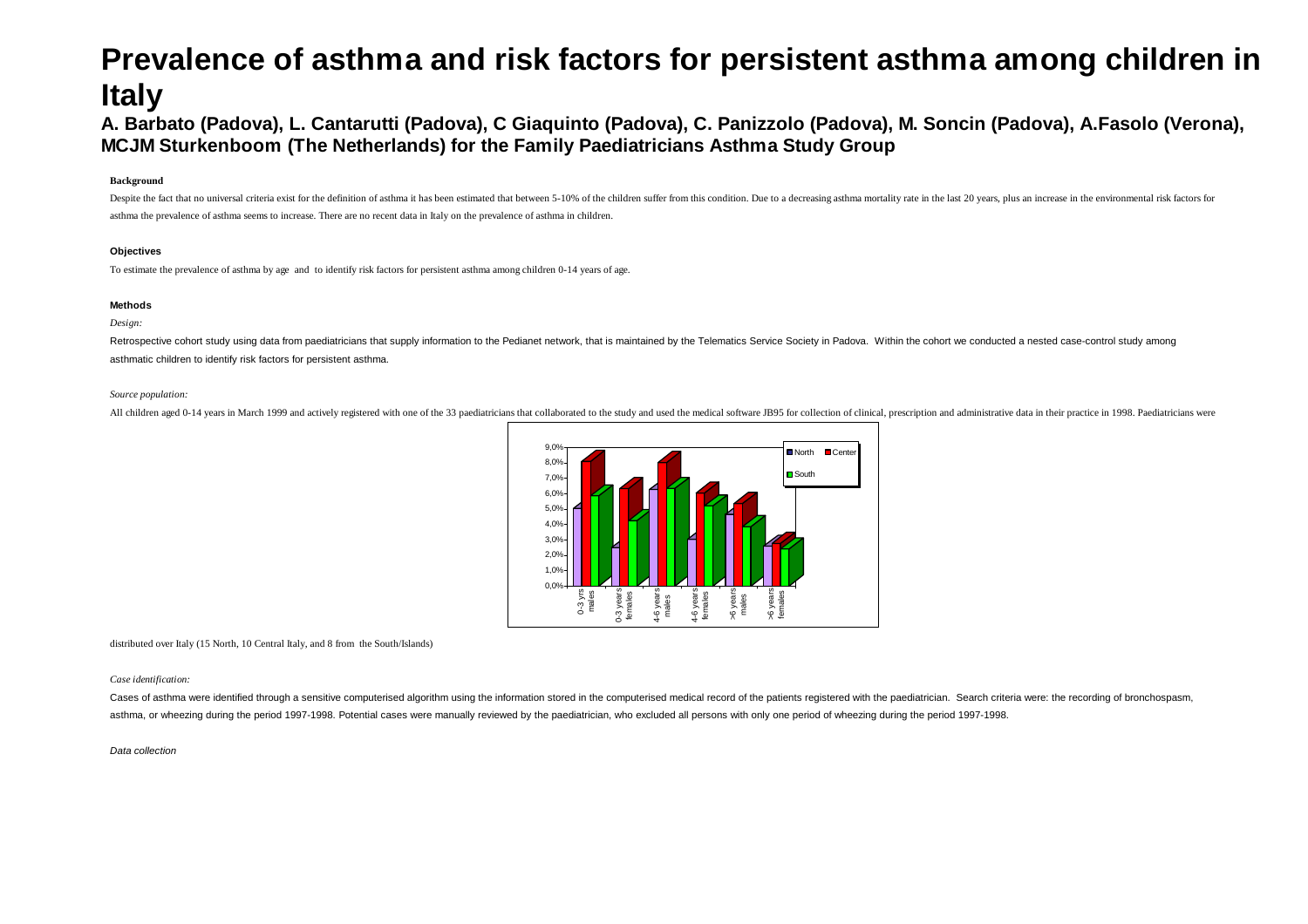

Upon consent from the parents specific information was collected by interview regarding socio-economics and the presence of environmental risk factors of asthma. Treatment and clinical characteristics were retrieved from t and verified by interviews with the parents (frequency of asthma attacks and symptoms: cough or heavy respiration after exercise, and cough or heavy respiration during the night). Cases were categorised in 5 classes accord on symptoms and the number of asthma attacks per 6 weeks.

Episodic asthma no attacks in the last 6 weeks

Episodic asthma: less than 1 asthma attack every 6 weeks and no symptoms in the last months<br>Persistent asthma (mild): at least 1 asthma attack every 6 weeks with a maximum of one symptom, or less than 1 attack every 6 mont

Persistent asthma (moderate): at least 1 asthma attack every 6 weeks with at least 2 symptoms Persistent asthma (severe): less or more than 1 attack every week and at least 2 symptoms

#### **Results**

The source population comprised a total of 28.735 children aged 0-14 years. Within this source population a total of 1365 cases of asthma were identified. Figure 1 shows the prevalence of asthma by region, age and gender.

The overall prevalence was 4.7% (95%CI: 4.4-5.1%) but was significantly higher

in the Center (RR=1.4, 95%CI:1.2-1.5), and South of Italy ( RR=1.2, 95%CI:1.0-

1.4). as compared to the North of Italy. The prevalence of asthma was highest in the age categories 0-3 years of age and 4-6 years of age as compared to 6-14 years of age, and was significantly higher in males (5.8%, 95%: 3.3-3.9%).

#### **Figure 1: Prevalence of asthma by region, gender and age**

The severity of asthma among the cases is shown in figure 2. Risk factors for persistent asthma as compared to episodic asthma are shown in table 1. The profession of father or mother, education of father, situation of hou smoking of mother did not affect severity of asthma.

#### **Table 1: Risk factors for persistent asthma among asthmatic children**

| Factor                   | episodic<br>asthma<br>$n = 868$ | persistent<br>asthma<br>$(n=494)$ | OR (95%CI)     |
|--------------------------|---------------------------------|-----------------------------------|----------------|
| <b>Education mother</b>  |                                 |                                   |                |
| Primary                  | 4.1                             | 6.7                               | Ref.           |
| Secondary                | 42.6                            | 43.8                              | $0.6(0.4-1.1)$ |
| College                  | 41.9                            | 42.6                              | $0.6(0.4-1.0)$ |
| University               | 9.4                             | 5.7                               | $0.4(0.2-0.7)$ |
| Type of living           |                                 |                                   |                |
| Property                 | 75.9                            | 70.2                              | Ref.           |
| Rental                   | 23.6                            | 28.2                              | $1.3(1.0-1.7)$ |
| Heating                  |                                 |                                   |                |
| No                       | 1.5                             | 5.7                               | Ref.           |
| Yes                      | 98.5                            | 93.9                              | $0.3(0.1-0.5)$ |
| Gas                      | 74.8                            | 73.4                              | ref.           |
| Gasoil                   | 11.9                            | 17.2                              | $1.5(1.1-2.1)$ |
| Wooden stove             | 6.9                             | 4.6                               | $2.3(1.4-4.0)$ |
| Pets                     |                                 |                                   |                |
| No                       | 74.2                            | 71.0                              | Ref.           |
| Si                       | 22.1                            | 28.6                              | $1.4(1.1-1.7)$ |
| Chronic co-morbidity     |                                 |                                   |                |
|                          | 9.2                             | 13.3                              | $1.5(1.1-2.1)$ |
| Family history of asthma |                                 |                                   |                |
| Father                   | 14.7                            | 17.8                              | $1,3(0.9-1.7)$ |
| Mother                   | 18.4                            | 22.7                              | $1.3(1.0-1.7)$ |
| Grandfather father       | 7.2                             | 7.7                               | $1.1(0.7-1.6)$ |
| Grandmother father       | 7.8                             | 7.3                               | $0.9(0.6-1.4)$ |